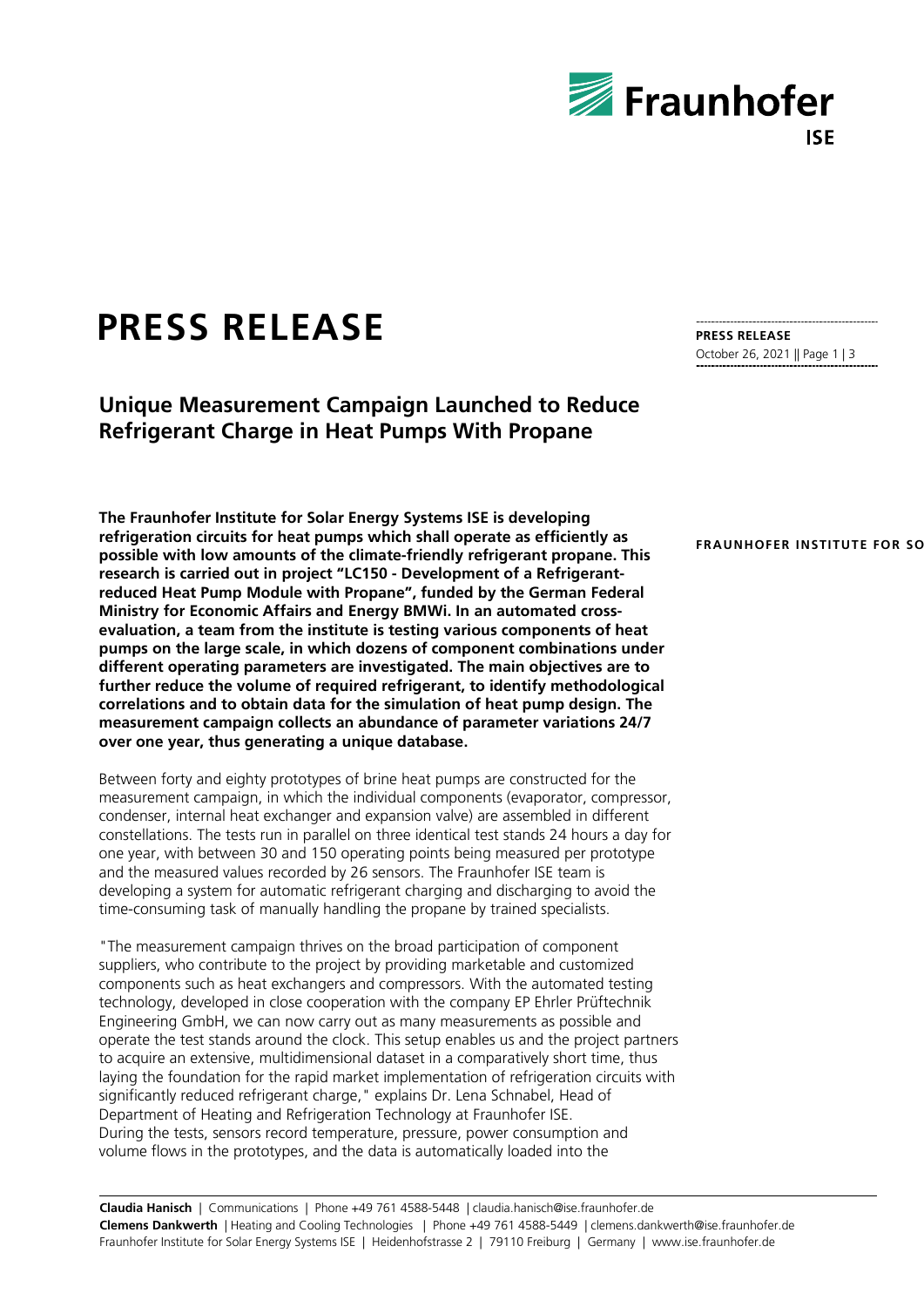

evaluation software. Heat sinks and heat sources as well as temperatures and operating states are varied in order to determine their effects on the components. With this data, the seasonal efficiency of each heat pump assembly with its respective refrigeration circuit can be estimated. Furthermore, the quantity and type of oil in the compressor are being varied.

"The challenge we face is the methodical comparison of the singular measurements on the components with the measurements on the entire refrigeration circuit. It should be possible to derive the performance of the entire refrigeration circuit from the measurements of individual components and vice versa. Simulations carried out in parallel are validated by the measurement operation, which together generate a large database," explains Clemens Dankwerth, project manager.

Based on the measurement results, the Fraunhofer ISE researchers will select the component combinations, which show the most promise for further reducing the amount of propane, to undergo long-term tests.

## **Data Base for Further Simulations**

With the start of the measurement campaign in the project "LC150, Development of a Refrigerant-reduced Heat Pump Module with Propane", the main task of generating and evaluating the large data base begins.

From the acquired database, the researchers aim to derive methodical correlations which can be used to design refrigerant-reduced heat pumps with less effort in the future. To this end, the Technical University of Valencia (UPV) is developing a tool for predictive simulations with its IMST-Art software. During the measurement campaign, the simulation results are compared with the actual measured values, and the software will be thus continuously improved.

All partners of the LC150 project consortium can access the browser-based database, which contains the measurement results prepared by Fraunhofer ISE. They can then evaluate the data according to their own specifications.

The project is funded by the Federal Ministry for Economic Affairs and Energy BMWi (funding code 03EN4001A).

**PRESS RELEASE** October 26, 2021 || Page 2 | 3

## **FRAUNHOFER INSTITUTE FOR SO**